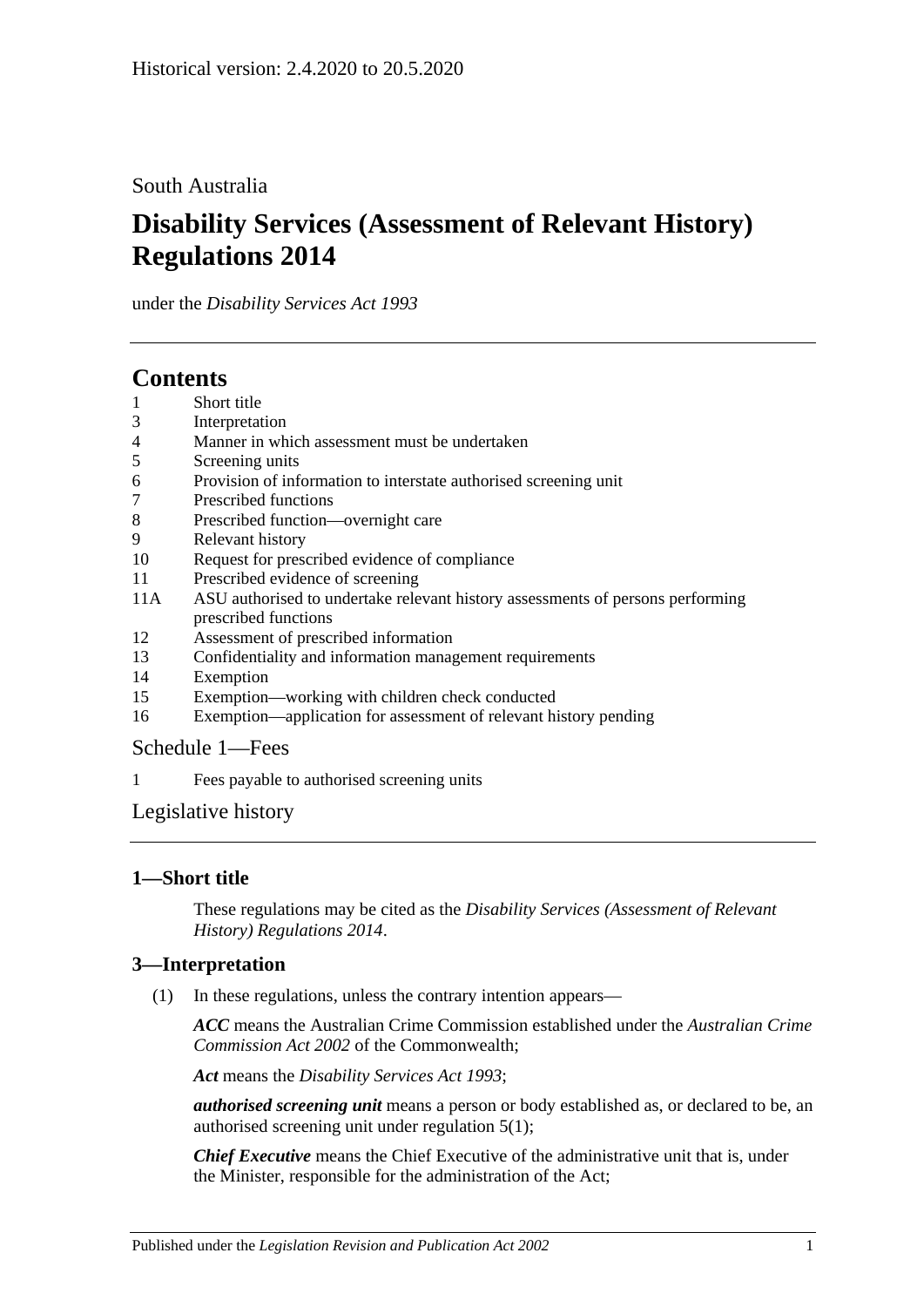*disability services employment screening* means undertaking an assessment of information about a person for the purpose of determining whether the person may, if appointed to, or engaged to act in, a position, pose a risk to the safety or welfare of people with a disability;

*interstate authorised screening unit* means a person or body declared to be an interstate authorised screening unit under [regulation](#page-1-5) 5(2).

(2) A term or phrase used in these regulations that is used in section 5B or 5C of the Act has the same meaning as in that section unless the contrary intention appears.

## <span id="page-1-0"></span>**4—Manner in which assessment must be undertaken**

- (1) For the purposes of section 5B(1) and (2) of the Act, an assessment of a person's relevant history must be undertaken by an authorised screening unit.
- (2) For the purposes of section  $5C(3)(a)$  of the Act, an assessment of a person's relevant history must be undertaken by—
	- (a) having an authorised screening unit assess the relevant history of the person; or
	- (b) obtaining a criminal history report (such as a National Police Certificate) prepared by the ACC or an ACC accredited agency or broker.

## <span id="page-1-4"></span><span id="page-1-1"></span>**5—Screening units**

- (1) The Chief Executive may, as the Chief Executive thinks fit—
	- (a) establish authorised screening units; or
	- (b) declare, by notice in the Gazette, that a person or body is an authorised screening unit,

for the purposes of undertaking relevant history assessments under the Act.

<span id="page-1-5"></span>(2) The Chief Executive may, by notice in the Gazette, declare that a person or body is an interstate authorised screening unit for the purposes of these regulations.

#### <span id="page-1-2"></span>**6—Provision of information to interstate authorised screening unit**

Despite any other Act or law, information forming part of a person's relevant history may be provided by the Crown, or an agency or instrumentality of the Crown, to an interstate authorised screening unit for the purpose of undertaking disability services employment screening as authorised or required under a law of another State or Territory, or of the Commonwealth.

#### <span id="page-1-3"></span>**7—Prescribed functions**

For the purposes of paragraph (c) of the definition of *prescribed functions* in section 5B(6) of the Act, the following kinds of records are prescribed (where such records relate to a person with a disability):

- (a) records of a disability service;
- (b) records of an educational or child care service;
- (c) records of a health service (within the meaning of the *[Health Care Act](http://www.legislation.sa.gov.au/index.aspx?action=legref&type=act&legtitle=Health%20Care%20Act%202008) 2008*);
- (d) records made or kept in connection with the administration of the following: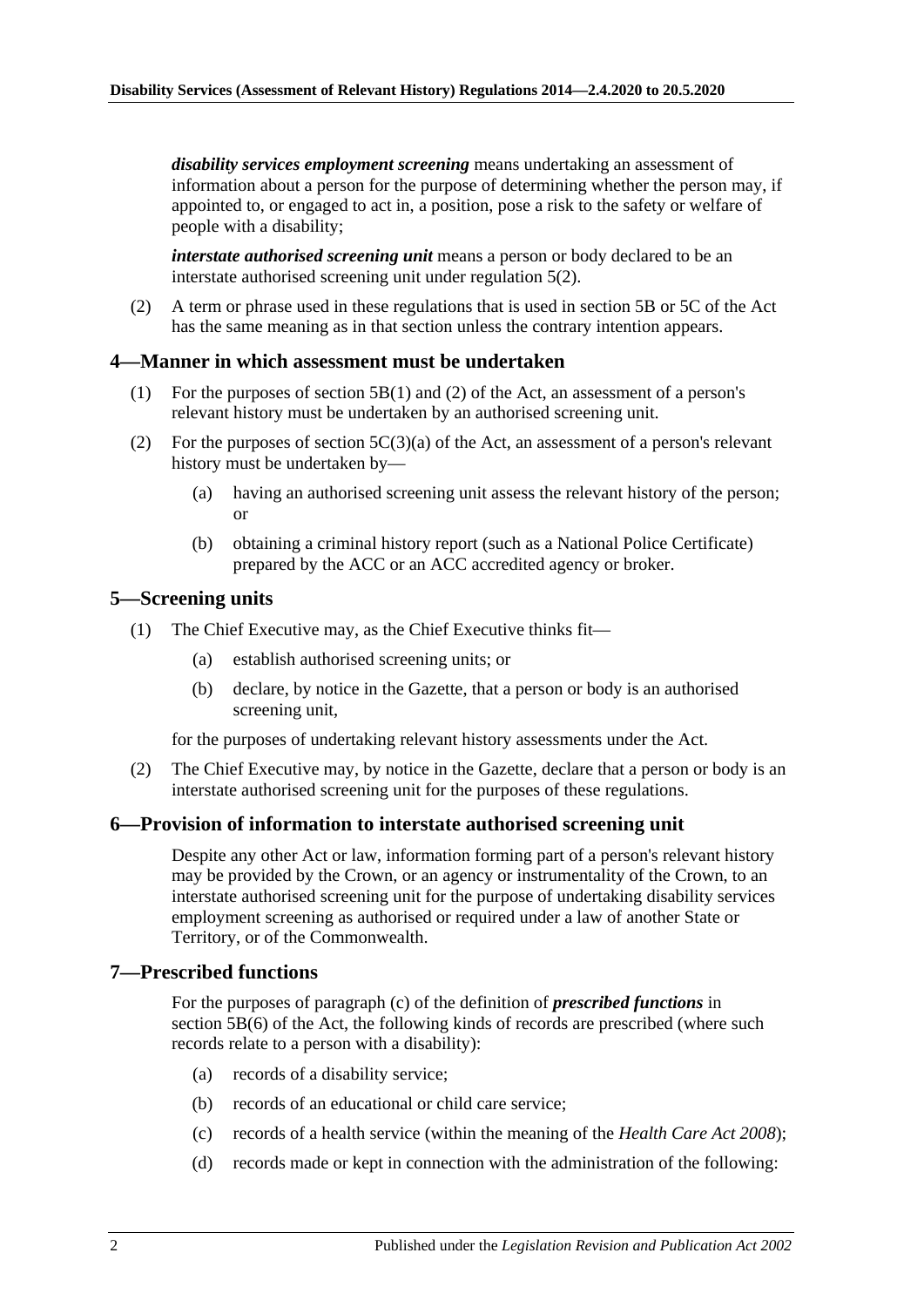- (i) *[Children's Protection Act](http://www.legislation.sa.gov.au/index.aspx?action=legref&type=act&legtitle=Childrens%20Protection%20Act%201993) 1993*;
- (ii) *[Disability Services Act](http://www.legislation.sa.gov.au/index.aspx?action=legref&type=act&legtitle=Disability%20Services%20Act%201993) 1993*;
- (iii) *[Family and Community Services Act](http://www.legislation.sa.gov.au/index.aspx?action=legref&type=act&legtitle=Family%20and%20Community%20Services%20Act%201972) 1972*;
- (iv) *[Supported Residential Facilities Act](http://www.legislation.sa.gov.au/index.aspx?action=legref&type=act&legtitle=Supported%20Residential%20Facilities%20Act%201992) 1992*;
- (e) records relating to legal proceedings.

#### <span id="page-2-0"></span>**8—Prescribed function—overnight care**

- (1) The provision of overnight care is prescribed for the purposes of paragraph (d) of the definition of *prescribed functions* in section 5B(6) of the Act.
- (2) In this regulation—

*overnight care* means care provided to a person with a disability overnight and involving sleeping arrangements (whether such care is provided on a short term or ongoing basis).

## <span id="page-2-1"></span>**9—Relevant history**

- <span id="page-2-2"></span>(1) For the purposes of paragraph (a)(v) of the definition of *relevant history* in section 5B(6) of the Act, the following persons and bodies are prescribed:
	- (a) the administrative unit that is, under the Minister, responsible for the administration of the Act;
	- (b) the administrative unit that is, under the Minister, responsible for the administration of the *[Children's Protection Act](http://www.legislation.sa.gov.au/index.aspx?action=legref&type=act&legtitle=Childrens%20Protection%20Act%201993) 1993*;
	- (c) the administrative unit that is, under the Minister, responsible for the administration of the *[Supported Residential Facilities Act](http://www.legislation.sa.gov.au/index.aspx?action=legref&type=act&legtitle=Supported%20Residential%20Facilities%20Act%201992) 1992*;
	- (d) a licensing authority within the meaning of the *[Supported Residential](http://www.legislation.sa.gov.au/index.aspx?action=legref&type=act&legtitle=Supported%20Residential%20Facilities%20Act%201992)  [Facilities Act](http://www.legislation.sa.gov.au/index.aspx?action=legref&type=act&legtitle=Supported%20Residential%20Facilities%20Act%201992) 1992*;
	- (e) the Courts Administration Authority;
	- (f) a prescribed disability service provider that is not a government department, agency or instrumentality;
	- (g) an authorised screening unit.
- (2) Information is excluded from the ambit of the definition of *relevant history* in section 5B(6) of the Act if—
	- (a) in respect of a relevant history assessment in relation to which the administrative unit referred to in [subregulation](#page-2-2) (1)(b) holds relevant information—the information is excluded under regulation 10B(2) of the *[Children's Protection Regulations](http://www.legislation.sa.gov.au/index.aspx?action=legref&type=subordleg&legtitle=Childrens%20Protection%20Regulations%202010) 2010* for the purposes of those regulations; or
	- (b) in respect of a relevant history assessment of a kind determined by the Chief Executive—the Chief Executive determines, for reasons based on the nature and quality of the information or on other reasonable grounds, that the information should be so excluded.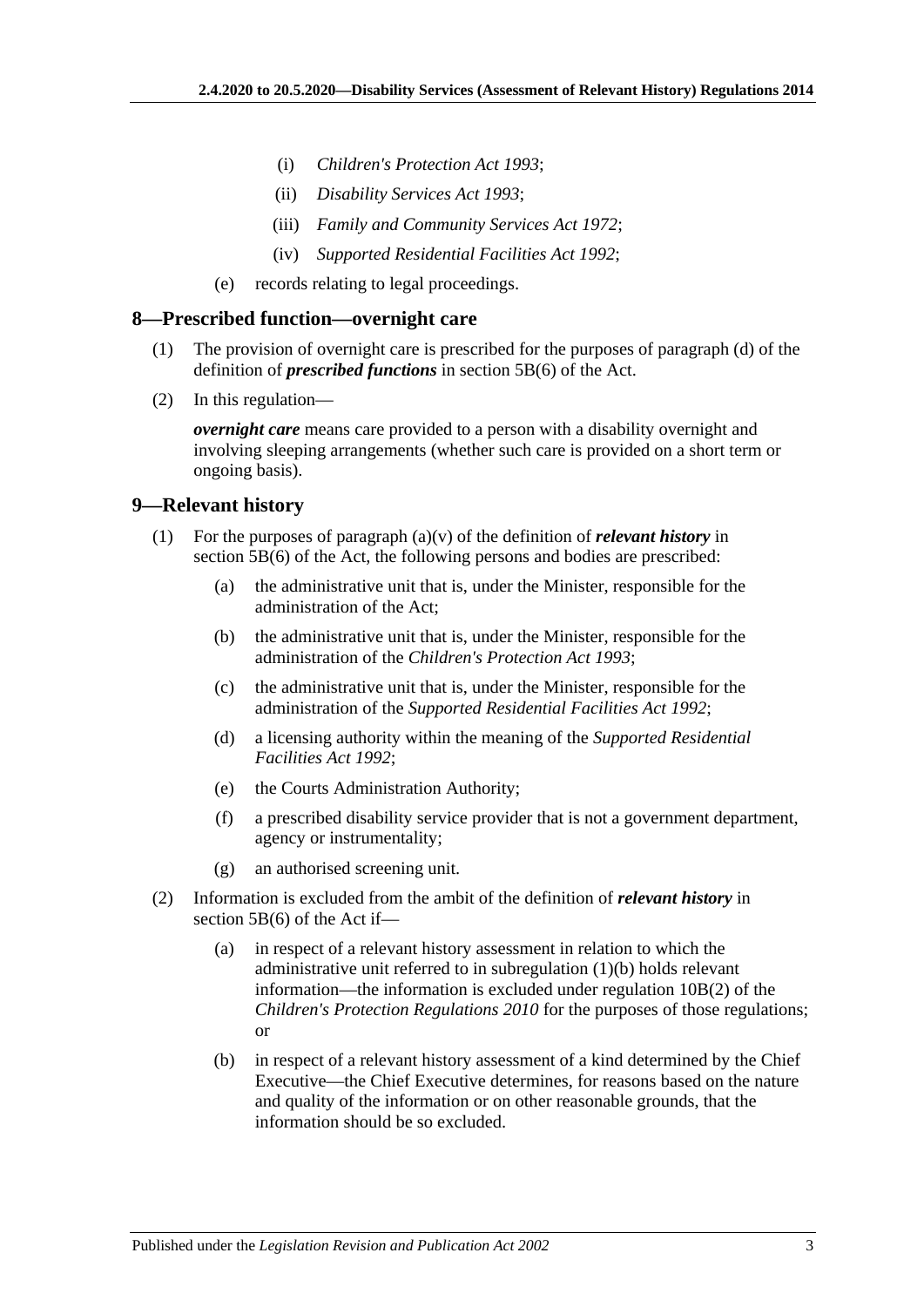## <span id="page-3-0"></span>**10—Request for prescribed evidence of compliance**

For the purposes of section  $5C(5)(c)$  of the Act, a request must—

- (a) in the case of a request made by a person with a disability in respect of whom the prescribed function is being performed—be made orally or in writing; or
- (b) in the case of a request made by a parent, guardian or carer of such a person with a disability—
	- (i) be made in writing; and
	- (ii) include the name of the person making the request; and
	- (iii) specify whether the person making the request is the parent, guardian or carer of the person with a disability.

## <span id="page-3-1"></span>**11—Prescribed evidence of screening**

For the purposes of section 5C(5) of the Act, the following kinds of evidence are prescribed:

- (a) a criminal history report (such as a National Police Certificate) prepared by any of the following within the 3 years preceding the request:
	- (i) South Australia Police;
	- (ii) CrimTrac or a CrimTrac accredited agency or broker;
	- (iii) the ACC or an ACC accredited agency or broker; or
- (b) a relevant history assessment report prepared by an authorised screening unit; or
- (c) any other evidence of a kind approved by the Chief Executive for the purposes of this regulation.

# <span id="page-3-2"></span>**11A—ASU authorised to undertake relevant history assessments of persons performing prescribed functions**

- <span id="page-3-4"></span>(1) Pursuant to section 5B(4)(b) of the Act, an authorised screening unit is, by force of this regulation, authorised to undertake an assessment of the relevant history of any person who performs, or is to perform, a prescribed function (whether or not the service is being provided by a prescribed disability services provider).
- (2) To avoid doubt, [subregulation](#page-3-4) (1) is in addition to and does not affect a requirement for an assessment of a person's relevant history under section 5B or 5C of the Act.

#### <span id="page-3-3"></span>**12—Assessment of prescribed information**

- (1) An authorised screening unit must not undertake an assessment of prescribed information if—
	- (a) the assessment is not authorised or required under the Act, or otherwise authorised by law; or
	- (b) the prescribed information was provided to the authorised screening unit for specified purposes that do not include disability services employment screening.

Maximum penalty: \$10 000.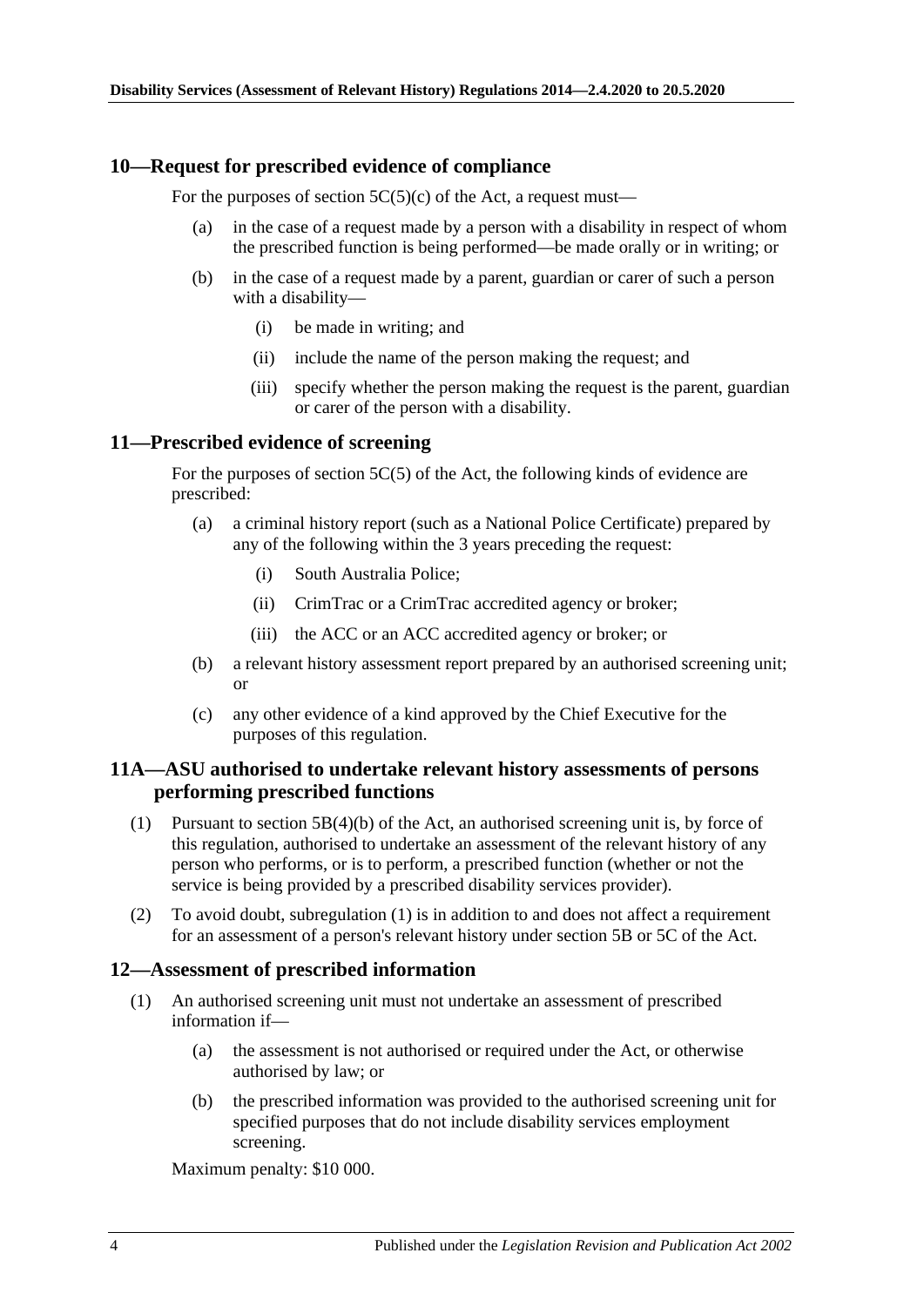(4) In this regulation—

*prescribed information* means information of a kind specified in subparagraph (ii), (iii), (iv) or (v) of paragraph (a) of the definition of *relevant history* in section 5B(6) of the Act.

## <span id="page-4-0"></span>**13—Confidentiality and information management requirements**

- (1) A person who, in the course of carrying out functions of—
	- (a) a responsible authority; or
	- (b) an organisation to which a responsible authority communicates information forming part of a person's relevant history; or
	- (c) an organisation that prepares a relevant history report for a responsible authority; or
	- (d) an authorised screening unit,

has, or has had, access to information forming part of a person's relevant history must not disclose such information except—

- (e) to, or with the consent of, the person to whom the information relates; or
- (f) as may be authorised or required by law.

Maximum penalty: \$10 000.

- (2) The responsible authority for an organisation to which section 5B of the Act applies must ensure that information forming part of—
	- (a) a person's relevant history; or
	- (b) an assessment obtained from an authorised screening unit,

is dealt with in accordance with any standards for dealing with such information published from time to time by the Chief Executive (insofar as such standards are applicable to the organisation).

Maximum penalty: \$5 000.

#### <span id="page-4-1"></span>**14—Exemption**

- (1) A responsible authority for a prescribed disability service provider is exempt from the requirement under section 5B(1) of the Act to ensure that an assessment of a person's relevant history is undertaken before the person is appointed to, or engaged to act in, a prescribed position if—
	- (a) a child-related employment screening has been carried out in relation to the person within the preceding 3 years; and
	- (b) the child-related employment screening—
		- (i) indicates that the person does not pose a risk to the safety of children if engaged in child-related employment; or
		- (ii) does not indicate that the person is unsuitable to be engaged in child-related employment (however described).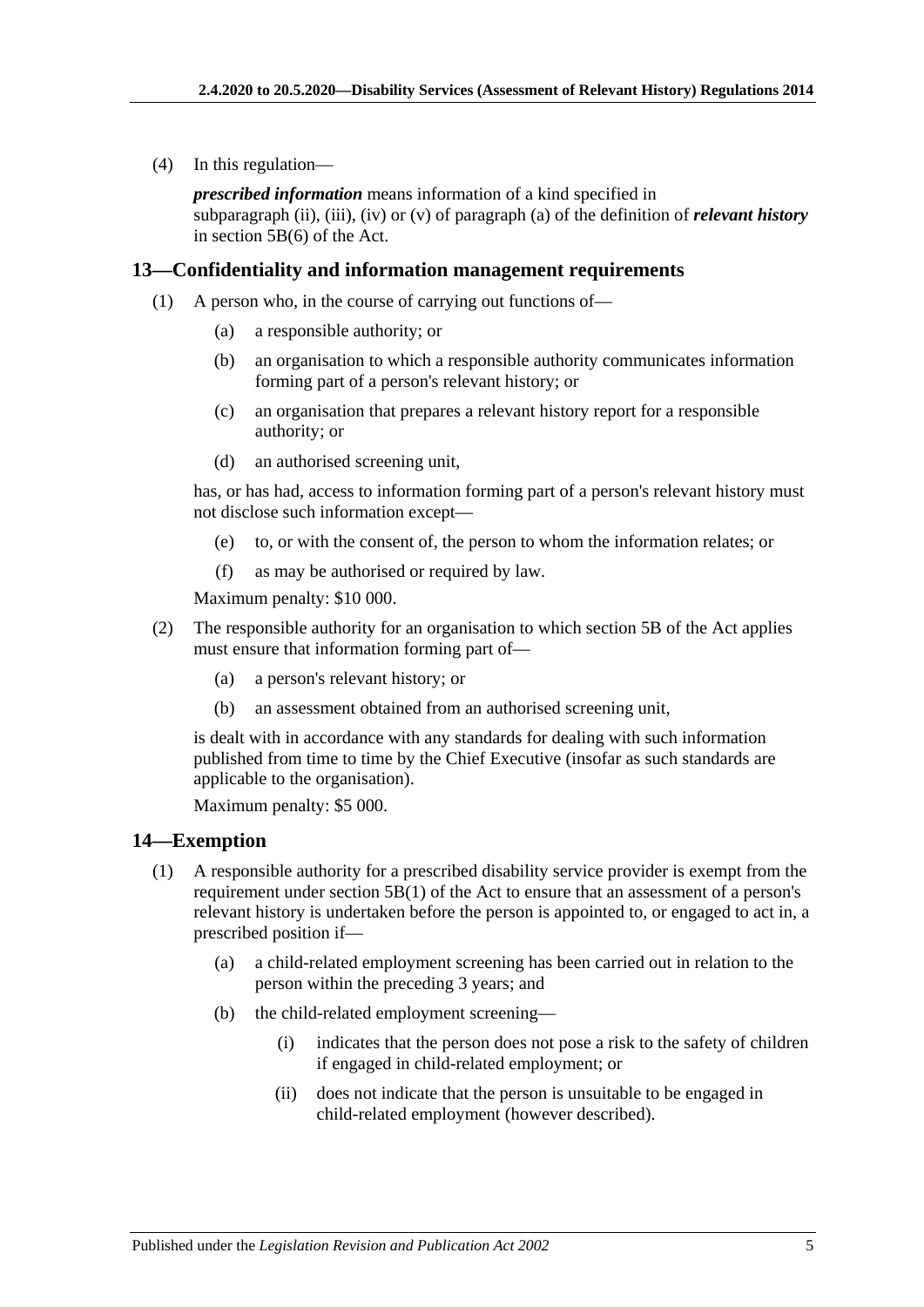(2) In this regulation—

*child-related employment*—a person is engaged in child-related employment if the person—

- (a) is appointed to, or is engaged to act in, a prescribed position (within the meaning of section 8B of the *[Children's Protection Act](http://www.legislation.sa.gov.au/index.aspx?action=legref&type=act&legtitle=Childrens%20Protection%20Act%201993) 1993*); or
- (b) performs a prescribed function (within the meaning of section 8B of the *[Children's Protection Act](http://www.legislation.sa.gov.au/index.aspx?action=legref&type=act&legtitle=Childrens%20Protection%20Act%201993) 1993*);

*child-related employment screening*, in relation to a person, means an assessment of the person's relevant history (within the meaning of section 8B of the *[Children's](http://www.legislation.sa.gov.au/index.aspx?action=legref&type=act&legtitle=Childrens%20Protection%20Act%201993)  [Protection Act](http://www.legislation.sa.gov.au/index.aspx?action=legref&type=act&legtitle=Childrens%20Protection%20Act%201993) 1993*) for the purposes of section 8B of the *[Children's Protection](http://www.legislation.sa.gov.au/index.aspx?action=legref&type=act&legtitle=Childrens%20Protection%20Act%201993)  Act [1993](http://www.legislation.sa.gov.au/index.aspx?action=legref&type=act&legtitle=Childrens%20Protection%20Act%201993)* carried out in accordance with regulation 6(1)(b) of the *[Children's](http://www.legislation.sa.gov.au/index.aspx?action=legref&type=subordleg&legtitle=Childrens%20Protection%20Regulations%202010)  [Protection Regulations](http://www.legislation.sa.gov.au/index.aspx?action=legref&type=subordleg&legtitle=Childrens%20Protection%20Regulations%202010) 2010*.

# <span id="page-5-0"></span>**15—Exemption—working with children check conducted**

A responsible authority for a prescribed disability service provider is exempt from the requirement under section 5B(1) of the Act to ensure that an assessment of a person's relevant history is undertaken before the person is appointed to, or engaged to act in, a prescribed position if—

- (a) a working with children check (within the meaning of the *[Child Safety](http://www.legislation.sa.gov.au/index.aspx?action=legref&type=act&legtitle=Child%20Safety%20(Prohibited%20Persons)%20Act%202016)  [\(Prohibited Persons\) Act](http://www.legislation.sa.gov.au/index.aspx?action=legref&type=act&legtitle=Child%20Safety%20(Prohibited%20Persons)%20Act%202016) 2016*) has been carried out in relation to the person within the preceding 5 years; and
- (b) the person is not a prohibited person within the meaning of the *[Child Safety](http://www.legislation.sa.gov.au/index.aspx?action=legref&type=act&legtitle=Child%20Safety%20(Prohibited%20Persons)%20Act%202016)  [\(Prohibited Persons\) Act](http://www.legislation.sa.gov.au/index.aspx?action=legref&type=act&legtitle=Child%20Safety%20(Prohibited%20Persons)%20Act%202016) 2016*.

#### <span id="page-5-2"></span><span id="page-5-1"></span>**16—Exemption—application for assessment of relevant history pending**

- (1) A responsible authority for a prescribed disability service provider is exempt from the requirement under section 5B(1) of the Act to ensure that an assessment of a person's relevant history is undertaken before the person is appointed to, or engaged to act in, a prescribed position if—
	- (a) an application for an assessment of the person's relevant history has been made to an authorised screening unit; and
	- (b) the assessment of the person's relevant history has not yet been undertaken by the authorised screening unit; and
	- (c) the person is supervised while acting in the prescribed position by a prescribed supervisor.
- (2) An exemption conferred under [subregulation](#page-5-2) (1) remains in force—
	- (a) for a period of 6 months from the time the application was made to the authorised screening unit; or
	- (b) until an assessment of the person's relevant history is undertaken by the authorised screening unit,

whichever is the earlier.

(3) In this regulation—

*child-related employment screening* has the same meaning as in [regulation](#page-4-1) 14;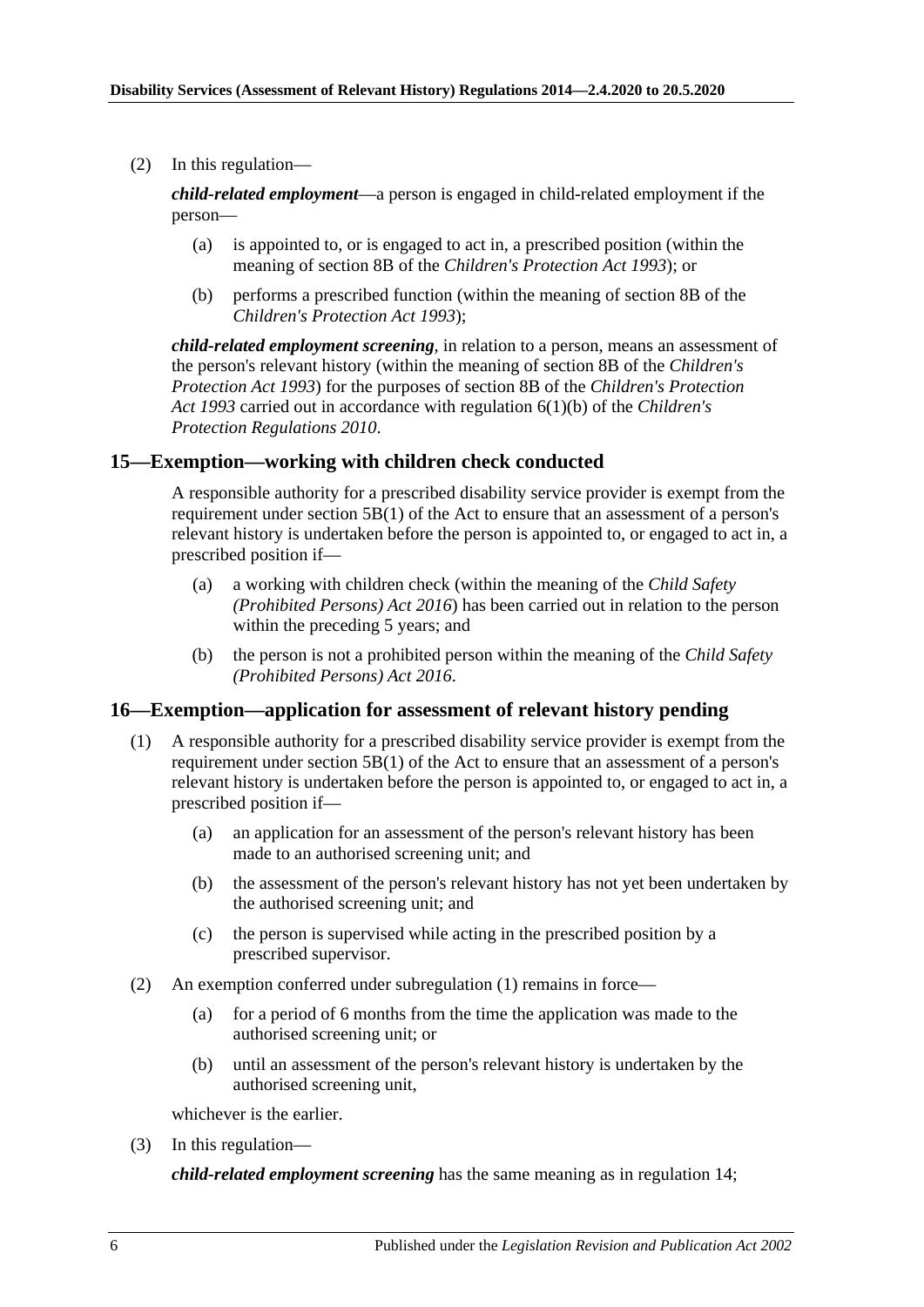*prescribed supervisor* means a person in relation to whom—

- (a) an assessment of relevant history has been undertaken within the preceding 3 years;
- (b) a child-related employment screening has been carried out within the preceding 3 years;
- (c) a working with children check (within the meaning of the *[Child Safety](http://www.legislation.sa.gov.au/index.aspx?action=legref&type=act&legtitle=Child%20Safety%20(Prohibited%20Persons)%20Act%202016)  [\(Prohibited Persons\) Act](http://www.legislation.sa.gov.au/index.aspx?action=legref&type=act&legtitle=Child%20Safety%20(Prohibited%20Persons)%20Act%202016) 2016*) has been conducted within the preceding 5 years.

# <span id="page-6-0"></span>**Schedule 1—Fees**

## <span id="page-6-1"></span>**1—Fees payable to authorised screening units**

- (1) Subject to [subclause](#page-6-2) (3), the fees set out in the table below are payable to an authorised screening unit for conducting a relevant history assessment under these regulations.
- (2) The fees set out in the table do not include any GST that may be payable in respect of a particular fee.
- <span id="page-6-2"></span>(3) An authorised screening unit may determine circumstances in which a fee payable to the unit may be waived or remitted.

|                                                                                                                                                                  | Fee     |
|------------------------------------------------------------------------------------------------------------------------------------------------------------------|---------|
| If the applicant satisfies the authorised screening unit<br>that the relevant position is a voluntary position                                                   | no fee  |
| 2 If the applicant satisfies the authorised screening unit<br>that the relevant position is a student placement<br>arranged by or through a tertiary institution | \$56.50 |
| In any other case                                                                                                                                                |         |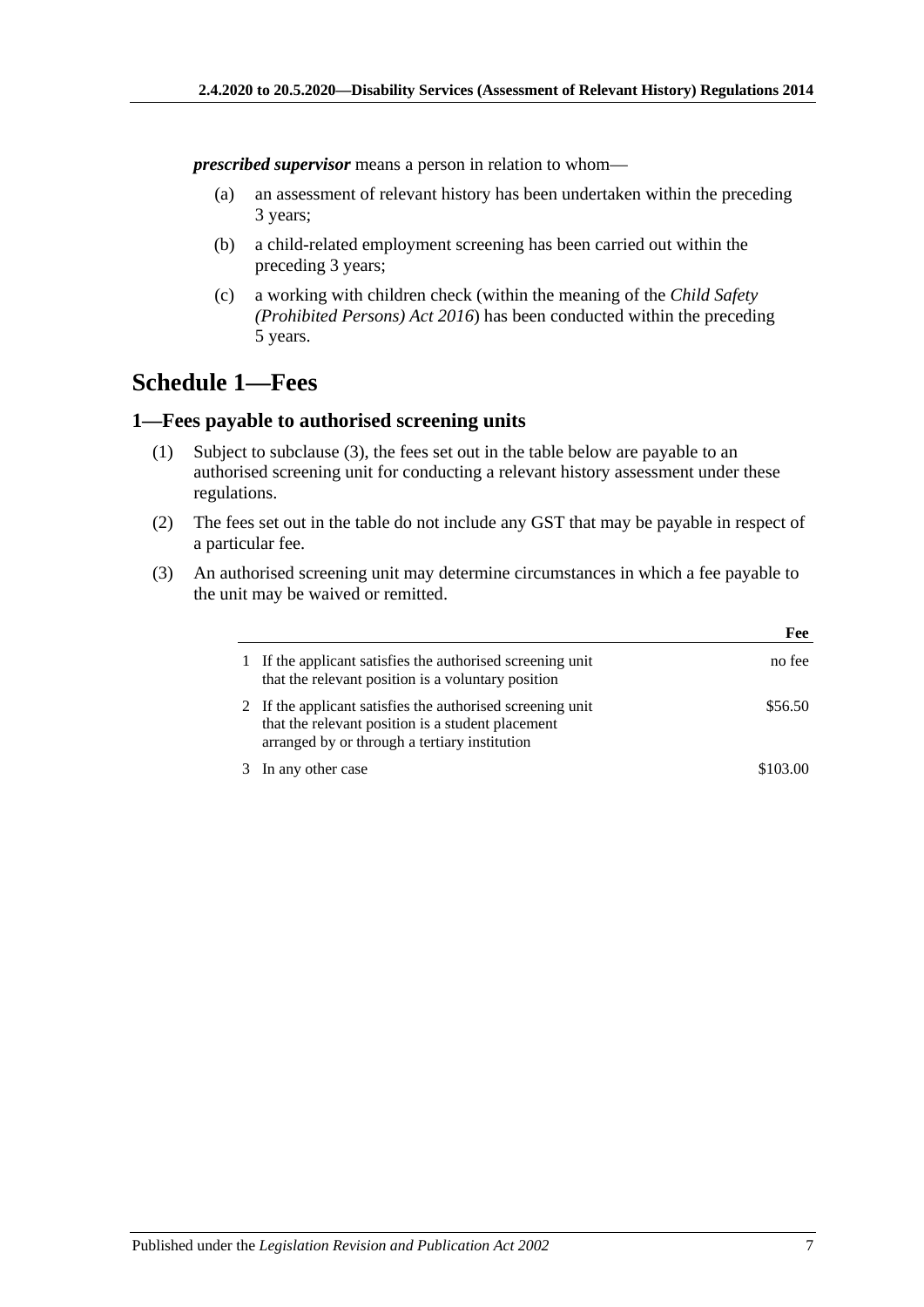# <span id="page-7-0"></span>**Legislative history**

# **Notes**

- Please note—References in the legislation to other legislation or instruments or to titles of bodies or offices are not automatically updated as part of the program for the revision and publication of legislation and therefore may be obsolete.
- Earlier versions of these regulations (historical versions) are listed at the end of the legislative history.
- For further information relating to the Act and subordinate legislation made under the Act see the Index of South Australian Statutes or www.legislation.sa.gov.au.

# **Principal regulations and variations**

New entries appear in bold.

| Year No     |      | Reference                | Commencement      |
|-------------|------|--------------------------|-------------------|
| 2014        | 60   | Gazette 13.2.2014 p960   | $16.2.2014$ : r 2 |
| 2014 196    |      | Gazette 26.6.2014 p3074  | $1.7.2014$ : r 2  |
| 2015 90     |      | Gazette 18.6.2015 p2638  | $1.7.2015$ : r 2  |
| 2016 53     |      | Gazette 16.6.2016 p2121  | 16.6.2016: $r$ 2  |
| 2016        | - 70 | Gazette 23.6.2016 p2181  | $1.7.2016$ : r 2  |
| 2016 171    |      | Gazette 30.6.2016 p2790  | $1.7.2016$ : r 2  |
| 2017 76     |      | Gazette 7.6.2017 p2046   | $7.6.2017:$ r 2   |
| 2017 117    |      | Gazette 22.6.2017 p2309  | $1.7.2017$ : r 2  |
| 2018 113    |      | Gazette 21.6.2018 p2308  | $1.7.2018$ : r 2  |
| 2018 233    |      | Gazette 29.11.2018 p4102 | 29.11.2018: r 2   |
| 2019        | 62   | Gazette 13.6.2019 p1839  | $1.7.2019$ : r 2  |
| <b>2020</b> | 37   | Gazette 2.4.2020 p662    | 2.4.2020: r2      |

# **Provisions varied**

New entries appear in bold.

Entries that relate to provisions that have been deleted appear in italics.

| Provision          | How varied                                                            | Commencement |  |
|--------------------|-----------------------------------------------------------------------|--------------|--|
| r2                 | omitted under Legislation Revision and<br><b>Publication Act 2002</b> | 1.7.2014     |  |
| r <sub>3</sub>     |                                                                       |              |  |
| $r \cdot 3(1)$     | varied by $53/2016$ r 4(1)                                            | 16.6.2016    |  |
| <b>ACC</b>         | inserted by 171/2016 r 4                                              | 1.7.2016     |  |
| $r \frac{3(2)}{2}$ | varied by $53/2016$ r 4(2)                                            | 16.6.2016    |  |
| r <sub>4</sub>     | substituted by 171/2016 r 5                                           | 1.7.2016     |  |
| r <sub>5</sub>     |                                                                       |              |  |
| r 5(1)             | varied by $76/2017$ r 4                                               | 7.6.2017     |  |
| r11                | varied by 171/2016 r 6                                                | 1.7.2016     |  |